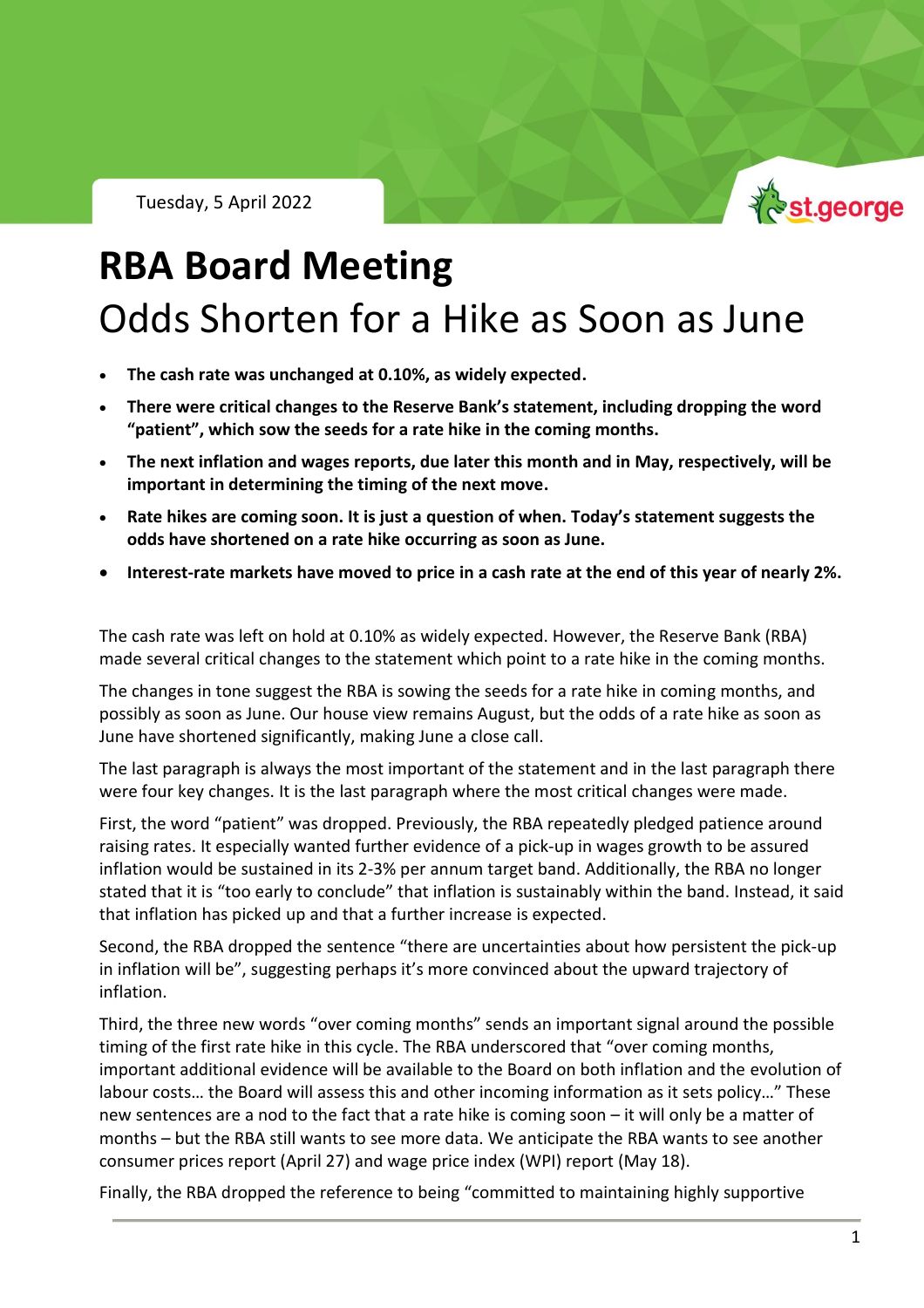monetary conditions", further indicating that a change in these highly accommodative settings is on the horizon.

In beginning a rate-hike cycle, developments in the labour market and with wages remain top of mind. Over recent months, the RBA acknowledged it was considering broader measures of wages than just the WPI. These 'broader measures' such as bonuses are more responsive to changing conditions and are expected to identify a pick-up in wages earlier than the WPI. The WPI is typically slow to respond to changes in economic conditions, due to the inertia that exists within enterprise bargaining and award wage setting practices. However, the WPI would still be a key measure in the RBA's consideration of the whole wages picture.

On wages, the RBA made a key tweak and said there are "some areas where larger wage increases are occurring". In addition, and more importantly, the RBA tweaked its outlook on wages to state "a further pick-up in aggregate wages growth and broader measures of labour costs is in prospect". The words "in prospect" are stronger language than in the previous statement.

We expect the WPI to lift to 2.5% in Q1 and rise to nearly 3% in Q2 of this year. There is evidence of bonus payments increasing, and retention payments and jobs turnover are also rising. Amid a 13½-year low in the unemployment rate, an economy growing at a solid clip and elevated inflation pressures, the RBA risks waiting too long to raise rates.

Underlying inflation is already in the top half of the RBA's band. We expect it will move above the band when data for Q1 is released later this month. The RBA continues to expect a further lift in inflation over coming quarters and has added that "rising prices are putting pressure on household budgets".

This is a central bank with not a lot of wiggle room to wait in raising rates, given commodity prices are elevated and global-supply chain disruptions are ongoing.

The US Federal Reserve meets next month and the outcome of that meeting could also be important for the RBA. There are rising risks the Fed will hike by 50 basis points. Such a move could make the RBA feel more comfortable about moving as soon as June, given the implications for the Australian dollar.

The AUD/USD jumped sharply in the wake of the RBA's statement, from around 0.7540 just before its release to a high of 0.7626 at the time of writing this report. The level of 0.7610 was a key resistance level for the AUD/USD; the clean break above it suggests the AUD/USD rally has now resumed.

The Australian 3-year swap yield rose from around 2.55% to a high of 2.74% before edging back slightly. The lift in this key benchmark reflects the market shortening its odds of a rate hike sooner rather than later. At the time of writing, cash-rate futures remain fully priced for the first rate hike to occur in June and now have a cash rate at the end of the year of nearly 2% priced in.

> **Besa Deda, Chief Economist** Ph: 0404 844 817